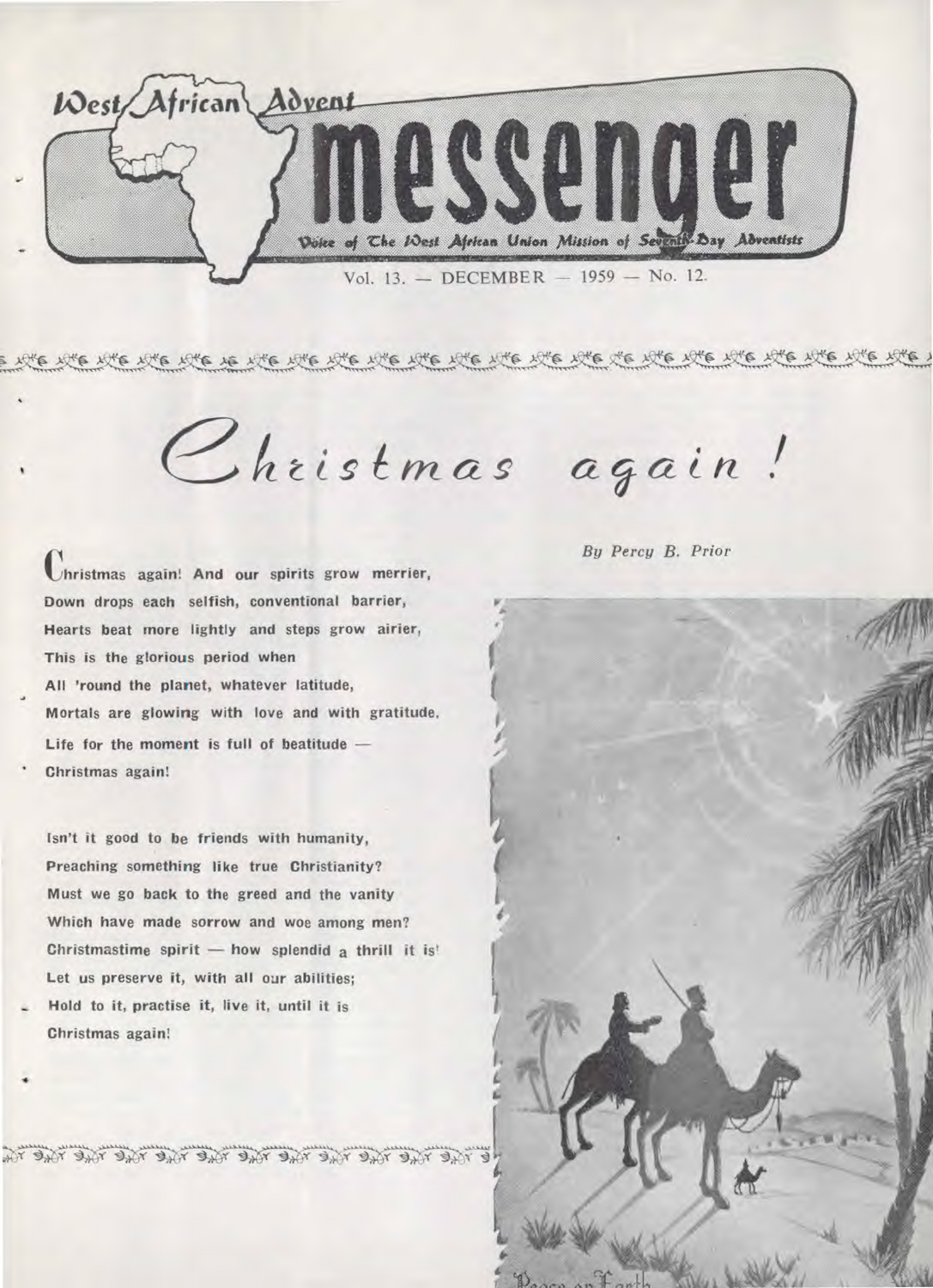# **THIRTY CENTURIES**

after **SAMUEL** 

*By Paul A. Heise, Principal, Training School, Boauke, Ivory Coast* 

**Long, long ago, Samuel the prophet created the first evangelistic course. He called together young men from all the tribes of Israel. They were pious and godly. People called them the sons of the prophets and their dwelling, the school of the prophets. They were studying the Holy Scriptures, the Lord's messages to the prophets and the marvels of the creation. An important part of the day was dedicated to prayers and hymns. Samuel created two of those schools and gave them teachers who were men of God, skilled in the holy science of the Word of God and with a great pastoral experience.** 

**After Samuel's death, the schools of prophets continued to exist. In the days of Christ, they were still existing, they had only changed their name and were called 'rabbinical schools.'** 

**During the first century of christianism, the schools of prophets were held in the catacombs. The sons of the martyrs were prepared in them, to preach the Gospel to the world.** 

**Today, the schools of prophets are hundreds in the world, they are called seminaries. Thousands of young men are assembled there, praying and learning the truth of God and how to preach and to teach.** 

**Alas, the Ivory Coast has no seminary. Although young men are already preaching the Gospel with great zeal to their fellow countrymen all over the land. These young men, as well as the sons of prophets in the days of Samuel, need an evangelistic formation. They need to be trained as well as the sons of martyrs in the days of Nero, the persecutor of the Church. That's why this year, we had at Abidjan during August, a special course for the workers, teacher-evangelists and evangelists of the Ivory Coast.** 

**They were not many — only nine, nine workers chosen by God from the main tribes**  of the Ivory Coast: Ebriés, Dida, Bété Baou**les. Yakoubas, etc.** 

**From the 6th of August to the 4th of September the Mission Station of Abidjan was Page 2** 

**somewhat like a school of prophets. From morning to night, the teaching of religious and scientific matters altered with meditation and prayers.** 

**We are particularly thankful to Brother Henri who enlighted a part of those courses by his presence giving us messages of faith and life.** 

**Our gratitude also ascends to the Lord who thus had given us a foretaste of a real Seminary that the workers of the Ivory Coast need so urgently.** 

**To the teacher-evangelist and evangelists who were present at this course, we repeat the words God once said to Gideon : "Go with the strength you have. . . ." Judges 6 :14).** 

**May the Lord richly bless them and their victory shall be His victory.** 

**MAMPONG DISTRICT** 

*t'alefe4isRc feroti* 

## *By J. K. Amoah, District Leader*

**In accordance with the resolution and campaign "Let Your Light Shine in 1959," we in Mampong District of Ghana Mission raised the flag of Prince Emmanuel, and have been able to open three new outstations by His grace. They are, Tadieso near Nsuta, Asuboi near Anyinasu and Hiawoanwu near Ajura with the product of 43 souls.** 

**We rallied our strong force of Laymen together for this all important work. Fifty Laymen from the district took part in the August Evangelistic Efforts and to date we have held six efforts, all with success.** 

**The total souls won in the District and in**  the local churches, together with our Evan**gelistic Efforts is 98. We solicit your earnest prayers for the workers and laymen of the district, so that they could do more for the Master.** 

WEST AFRICAN ADVENT MESSENGER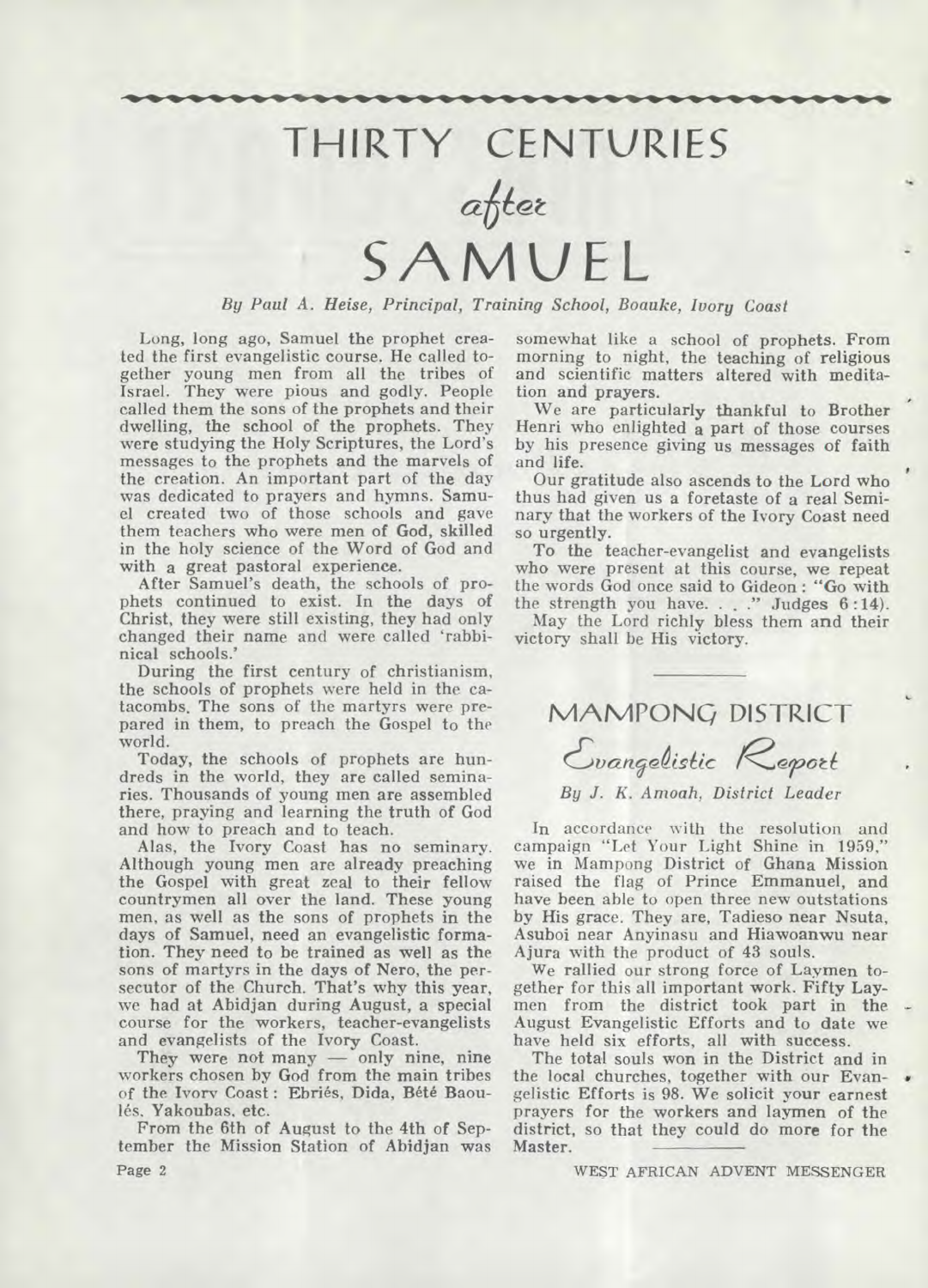The sun filtering through the tropical foliage cast an inconstant checker-board on the gently ebbing water. The stream wound out of the jungle to the foot of the widened path, and then disappeared, snake-like, in to the shadows of the forest. It was the village watering-place, scene of happy activity, where naked children splashed about in exuberant play while women slapped clothes rhythmically on the bank, laughing and talking in their work. Here also the drinking water was obtained. Large earthen pots with short narrow necks widening to lipped openings were carried away on the heads of the villagers, sometimes dripping refreshingly down perspiring bodies, straining with the burden in the hot equatorial sun.

• Remote from civilization, the nucleus of a way of life scarcely touched by the changing centuries, this turbid, almost stagnant stream of water was not too different from many others meandering through the green maze of the coastal regions of West Africa.

And yet to thirty-four young Africans, this stream will be vivid in their memories throughout eternity. **It** was here, in Ihie, Nigeria, the twenty-fourth day of October, nineteen hundred and fifty- nine years after the birth of their Saviour that they were buried in death and arose triumphantly through baptism in the name of Jesus Christ to walk as new men and women in the light of Salvation.

This wonderful occasion climaxed a season of fervent religious revival felt the past month by all on the Nigerian Training College and Adventist High School campus. These candidates were prepared for baptism during the past year by Pastors Wosu and Konrad Mueller. There will be another baptism shortly, comprising of candidates also under instruction during the past year.

Equally thrilling to report is the formation of a new baptismal class of 25 members. This class was recruited by Pastor Dunbar Henri during a dynamic Week of Prayer, September 26th — October 2nd.

Through the inspired teachings of Pastor Henri, all of us, students, faculty, and families, experienced the blessings of previous communion with our heavenly Father, of closer fellowship with the Holy Spirit, of deeper appreciation of the love of Jesus, our Lord and Saviour.

• The shadows still play on the gently **ebbing** water of the jungle stream. That it may continue to be the river of life on this **earth**  which flows into **the River of Life in the New Earth, is our prayer.** 

**DECEMBER 1959** 

THE I M O

African

 $\sigma_{\!U}$ 

By *Barbara Cross, Nigerian Training College, Ihie*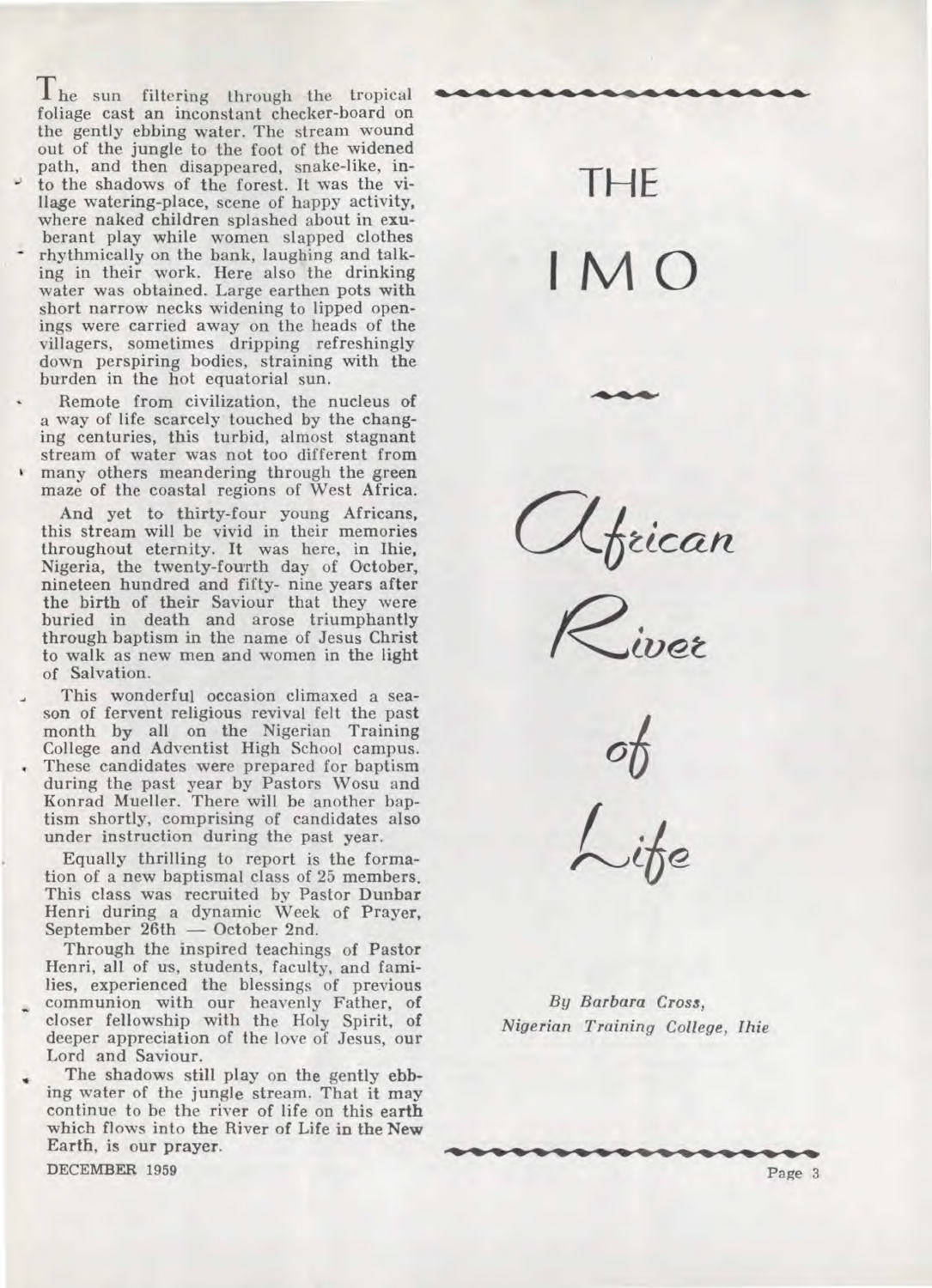# FAITH WON THE VICTORY

*By H. E. Rieseberg, Konola Academy* 

A SHORT TIME AGO I visited a new group of interested people in a small village near the town of Salala. It was on Monday evening. They had asked me to come early to discuss some serious problems with them. The leaders sat down with Pastor Stanley Kilby, Brother James Franklin, our interpreter, and myself. They explained their difficulties. Paramount among these was their Sabbath problem. The government representatives in the nearby town often conscripted their people for the 'forced labour' that is necessary in the Liberian interior. They had to work on the Sabbath, or be heavily fined or imprisoned. We counselled the people to have faith that God would help them, but under no circumstances work on the Sabbath.

On Friday evening we returned to hold another meeting with them. It was agreed that if suitable lodging could be found for Pastor Kilby and Brother Franklin, they would stay overnight and hold the services on Sabbath morning. Unfortunately, the only accommodation available was quite far from what Pastor Kilby and Brother Franklin were accustomed to. However, with his typical good spirit, Pastor Kilby said that they would stay and 'make the place liveable.'

Before six the next morning, word came from Salala that the men must work that day. They were filled with fear, and began to make preparations to go. However, the leader approached Pastor Kilby, saying that

he had made his decision to keep the Sabbath. He intended to stay no matter what happened to him. He wondered though, if Pastor Kilby would talk to the other men.

Pastor Kilby called the men together and told them that now was the time to exercise the faith that we had talked to them about before. After a great deal of discussion, it was agreed that one of their number should go to Salala to explain why they did not come. The rest would go to Sabbath School and pray.

Before Sabbath School concluded, the messenger returned with this message from the Clan Chief in Salala : *"If* you are *really serious* about keeping Saturday as your Sabbath, we have no objection. Please send one of your leaders for a formal discussion of the matter some time this week."

If Pastor Kilby and Brother Franklin had not been willing to sacrifice their personal comfort, it is quite obvious that most of the work they had done in that village would have been in vain. They would have arrived by public transportation about 9.30 a.m. in time for a Sabbath School that would have been practically non-existent. Their presence and their personal faith in God won a great victory that day. Now we hope that at an early date we will be able to baptize a large group of people from that village and the villages nearby. We thank God that He still answers our prayers and manifests His power on behalf of those who believe.



I dedicate myself to Thee, **0 God.**  Would that all created things Might understand the great life-principle And grasp the things that come from above!

I dedicate myself to the great life-principle.

Would that all creation might immerse itself

In the depths of the Scriptures and attain that wisdom

Which is vast as the sea!

I dedicate myself to the holy society.

Would that all creation might in great close ranks

Stride forward toward **the great assembling of all the saints !** 

Page 4 **WEST AFRICAN ADVENT MESSENGER**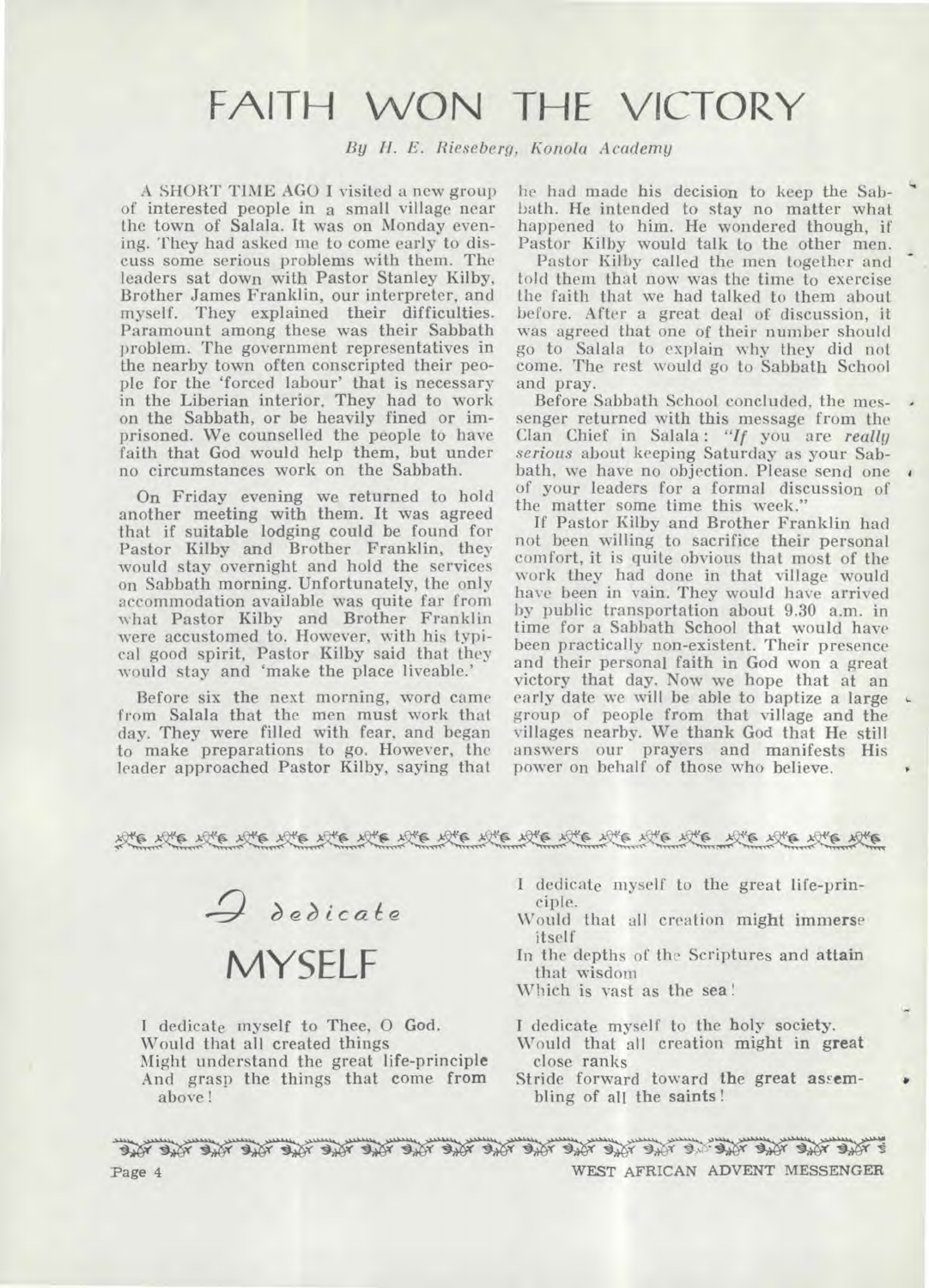

Course Leadercraft

*By A. K. Kann, Waterloo, Sierra Leone* 

"I hear sweet songs every morning and evening. What is it all about?" asked my neighbour.

"0, it is we the Adventist workers in Waterloo and Moyamba District. We are having a workers institute. We have come to ways and means of improving and extending our work both in School as well as Church. We are conscious of the fact that this world, with its hearty and splendour, and with its compound complex activities are all passing away so quickly as butter melts in the mid-day sun."

"All right brother, may God help you people," intreated my neighbour.

One of the most interesting features of the institute was-the Missionary Volunteer Leadercraft Course by Mr. J. B. Fridley, our Education and M.V Councellor. The M.V. Society is an organization of Young men and women who desire to spread the gospel of salvation to all the world. It does this by engaging young men and women in a number of activities such as, story telling, pathfinder club work, Missionary correspondence, public youth evangelism and a host of other *activities.* Thus we see that the M.V. Society makes it possible to train the youth to develop physically, mentally, socially and spiritually. Such a great work requires training, hence in the Leadercraft course, we had lectures in the science of leadership, how to proceed with the work, the arrangements of M.V. special features and the recreative activities of the M.V. Society.

Mr. J. B. Fridley and Mr. J. A. T. Fofana laid stress on the fact that an M. V. leader is unlike a political leader. Whereas the • political leader is the boss of those he leads, the M.V. leader is the servant of those he leads. Lectures on the Leadercraft course lasted for ten hours at the end of which certificates were given to all those qualified.

Most of us present at the course will not forget the sincerity, solemnity and the importance of the task given us by the Lord. If we have been sleeping in blissful contentment in the bed of lethargy, surely the M.V. Leadercraft course should inspire us, wake us up and give us zeal and enthusiasm to spread the gospel in no time, thus making it possible for the Lord to come soon. Though the institute lasted only for three days and ended on August the third, yet the inspiration that it has left in our minds is long to be remembered. May God help us to bring up fruits in the light of the knowledge we have received.

Expressions have also been made about the spiritual atmosphere which permeated in the minds of the congregation as a result of Pastor C. D. Henri's God-given sermons. To quote a little, the sermon about the roads to hell; has left an awareness among those present, that each person is responsible for his fate. "Some follow the majority," said Pastor Henri.

Both the workers and the people in Waterloo regretted that the institute ended so quickly.

## **WORK**

*Work thou for pleasure, paint or sing or carve— The thing thou lovest, though the body starve; Who works for glory misses oft the goal,* 

*Who works for money coins his very soul.* 

*Work for work's sake, and it may be* 

*That these things shall be added unto thee.* 

— Tony Cox

THE THE THE THE THE THE THE THE THE DECEMBER 1959 Page 5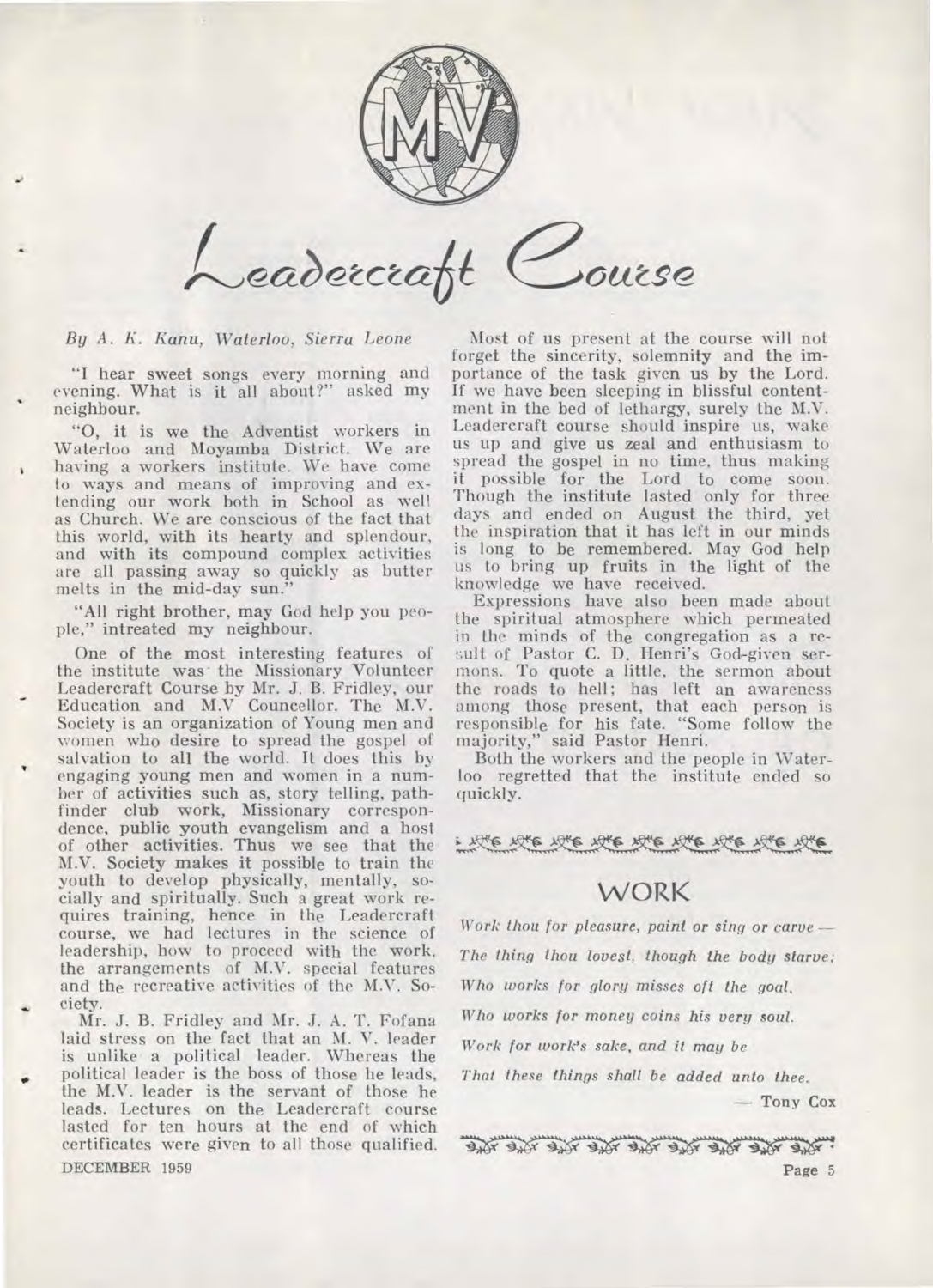North Nigerian Mission

Evangelism — the use of every agency for the winning of one soul to Christ — is the key note of the North Nigerian Mission. Every pastor, every district leader, every evangelist has been preaching the gospel of salvation in a special endeavour to "Let our light shine in 1959."

It was found that the traditions of the people of one area included an early destruction of all the people on the earth except one man and woman. Little of the story is known, but that pagan tradition helped support the Word of God as the story of the flood was presented as the opening subject in one series of meetings.

Real challenges are present when one tries to present the gospel message to both Pagans and Mohammedans at the same time. The results are not such as can be measured in immediate terms, but we know that He who

*By Bruce Roberts, President* 

knows the true worth of a soul will water the seed that is being planted by the workers of the North Nigerian Mission.

Work is also being carried on among the "strangers" of the North. Evangelistic meetings have been held near Jos and in Kaduna, the capital of North Nigeria, and more meetings are planned for the latter part of the year.

As we contemplate the vast area of the North Nigerian Mission with its 15,000,000 people, our human frailty quails at the thought of the great task that is before us. Yet we move forward in faith, knowing that God's hand is not shortened that it cannot save. As we look forward to the future, we need the prayers of our brethren and sisters in West Africa that God's purpose might be fulfilled in North Nigeria through His servants and through His children that the coming of our Saviour might be hastened.

Twenty-one Jear Old Church

**ORGANIZED** 

SABBATH MACRH 28, 1959 is a day long to be remembered by the Church at Mampong Ashanti. This Church was twenty-one years old when it was organized on that day.

It was very fitting when Pastor C. B. Mensah, the President of Ghana Mission, and Mrs. Mensah came with Pastor A. K. Amofah, Kumasi District Pastor, to join the writer for the organization of this Church for which Pastor Mensah himself was the pioneer worker in the year 1938.

We were happy to welcome representatives from all the organized churches in the District, who came to assist in this all important work of the church.

Before a large gathering of believers, it was an inspiration when the President Page 8

*By J. K. Amoah, District Leader Marnpong, Ashanti* 

preached on the responsibilities of the church, explaining what it meant, and how they, being many, could unite and propagate the gospel for the ultimate salvation of souls.

The writer then presented the "Principles of our Faith," and as all signified their agreement, a nucleus was formed, and all baptized believers were voted in by the Mission President. A nominating committee had been appointed to bring in recommendations for church officers. Their report was unanimously adopted. Pastor Amofah advised the Church Officers in their duties towards the church and to one another.

At this time the Elders and Deacons were ordained by the President, assisted by the two District Pastors.

WEST AFRICAN ADVENT MESSENGER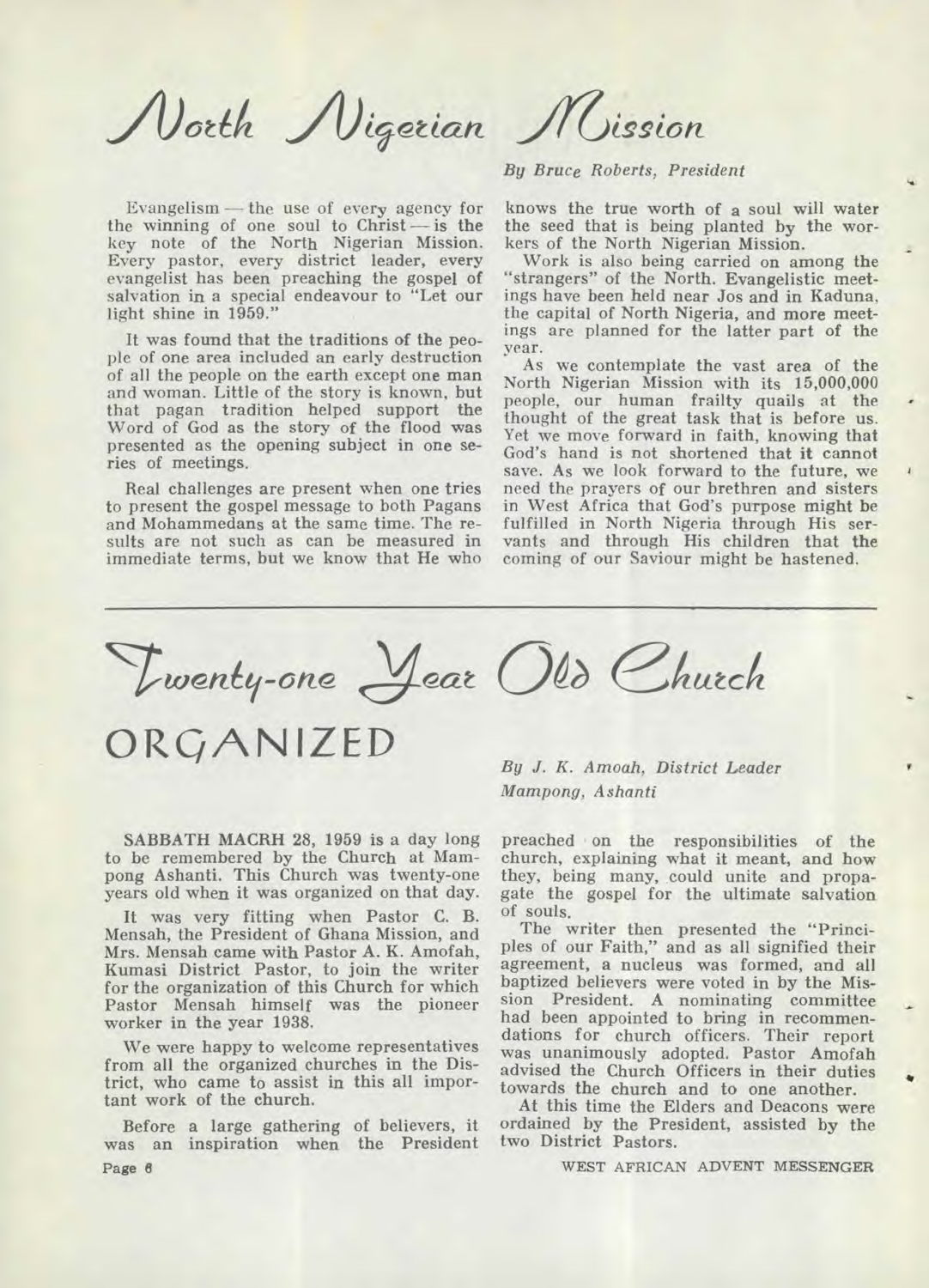

### **GROUND BREAKING CEREMONIES • New Adventist College**

 $\mathbf{\Psi}$  Over two thousand people witnessed the inau**gural ground-breaking ceremony of the Adventist College, which was held on September 17, 1959 at Ilishan-Remo, Nigeria.** 

**Many distinguished guests were present, includ-ing the Honourable J. A. Bomadu, Minister of edu-cation, Western Region. Pastor H. J. Welch, President of the West Afri-**

**can Union gave the main address. The Union Edu-**  • cation Secretary, Brother J. B. Fridley and the **Union Ministerial Secretary, Pastor** C. **D. Henri** 

**were also present.** 

**\* Pastor Welch, Union President, blessed a baby of Mr. and Mrs. G. Darkwah at Ntonso, 14 miles from Kumasi on the 24th October 1959.** 

**The ceremony was attended by many people and some prominent people of the town and near by villages.** 

**Agona singing band, Ntonso singing** band and **school children were present at the occasion and gave many beautiful songs.** 

**The parents are our teachers at Ntonso.** 

**We wish them God's blessing and a happy home.** 

**E** On the 14th of June 1959, Pastor Z.N. Imo and his associate, Pastor Z. Uzoaru baptized 124 people and another 17 on 17th September, 1959. He planned to conduct another baptism on 14th Nov-

**ember, 1959 and hoping to close the year with • about 230 people baptized. Evangelistic efforts were held in two places — Umuokegwu and Umuene. Some methods acquired from Pastor Cleveland's Evangelistic Efforts were demonstrated and found very useful at the** first • place, it was **a sort of revival meeting for the in-terest raised by laymen, and the second place, a new interest was raised for the result of the efforts.** 

**Pastor M. T. Battle, West African Union Home Missionary and Dorcas Welfare Secretary visited Umuocha District. All laymen who attended were highly inspired by his stirring speech, and more** 

especially, the promise of giving them higher training for higher work of winning souls.<br>
Very interesting M.V. Investiture Service under<br>
the auspices of Mr. A.A. Nwagbava was held on<br>
24th October, 1959. Brother R.W. Sim gerian **Mission Secretary-Treasurer officiated** and **assisted by Brother J. 0. Ukegbu, the Schools' Supervisor. 138 young people of all grades from Busy Bees to Master Guides were invested. Most interesting thing was that one layman was in-vested Master Guide, first in history of Umuocha District.** 

g4 Mr. A. B. Dankwa, headmaster of the Demon-stration School at Bekwai, just recently sailed to the U.K. where he is taking additional studies at the University of Edinburgh in Scotland. He quotes the following experience during his last Sabbath on board the m.v. Aureol. "The last Sabbath at sea was a blessing to me

and several others. On the day before, I informed a few friends I had already made that I wanted to hold a special service on Sabbath. Although they were not Adventists, they agreed and one of them was asked to advertise. With the permission of the Captain, accommodation and hymn books were provided. When the time arrived I was sur-prised to find a large attendance — over 60 passengers including Europeans and 2 European Missionaries — one of whom was an Apostolic Pastor proceeding on leave. They all marvelled at the message on the "Power of God" which the Lord by me spoke. The Pastor remarked later to the congregation that what I did was something he had always hoped to do, but negotiations on board don't allow, he was therefore surprised why I had the permission. From that time till we landed I was addressed the "Pastor of the Ship" and all was addressed the "Pastor of the Ship" and all counselling was referred to me. Thank the Lord for making it possible for me to uplift His Name and to publish the "Advent Message."

J4 Mr. and Mrs. Theodore Cantrell are the parents of a beautiful baby girl. Mother and baby are doing very well. Brother Cantrell is the secretary-treasurer of the Liberian Mission.

Pastor H. J. Welch, President of the West African Union Mission has just returned to the office after attending the Division Council in London. Enroute home Pastor Welch spent a week in the Liberian Mission. We extend a hearty welcome to Pastor Welch and hope and pray that he brings "good news" for West Africa.

#### **DEATH NOTICE**

With heavy hearts we report the death of Brother H. G. Arthur, the first Colporteur Evan-gelist to fall from the ranks of the Ghana book-men's army. After a serious fall on Friday, Octo-ber 2, Brother Arthur died on Sabbath morning, October 3rd.

Brother Arthur was a colporteur for nine years. He laboured for many years and sold several thousands of pounds worth of truth-filled literature.

The funeral service was conducted by Pastor A. Agyei at Brother Andrew's home town of Forikrom. The West African Union constituency extend our sympathy to the widow, son and daughters.

### **CHURCH CALENDAR**

**Dec 5th. 1959 Healthful Living Day** 

**Jan. 2nd, 1960 Family Altar Day With** 

**Home Missionary Offering** 

**Jan. 16th. 1960 Tithe Sabbath** 

**OFFICIAL ORGAN of the West African Union Mission of Seventh-Day Adventists — P. 0. Box 1016, Accra, Ghana Printed at The Advent Press—Box 0102, Accra, Ghana**